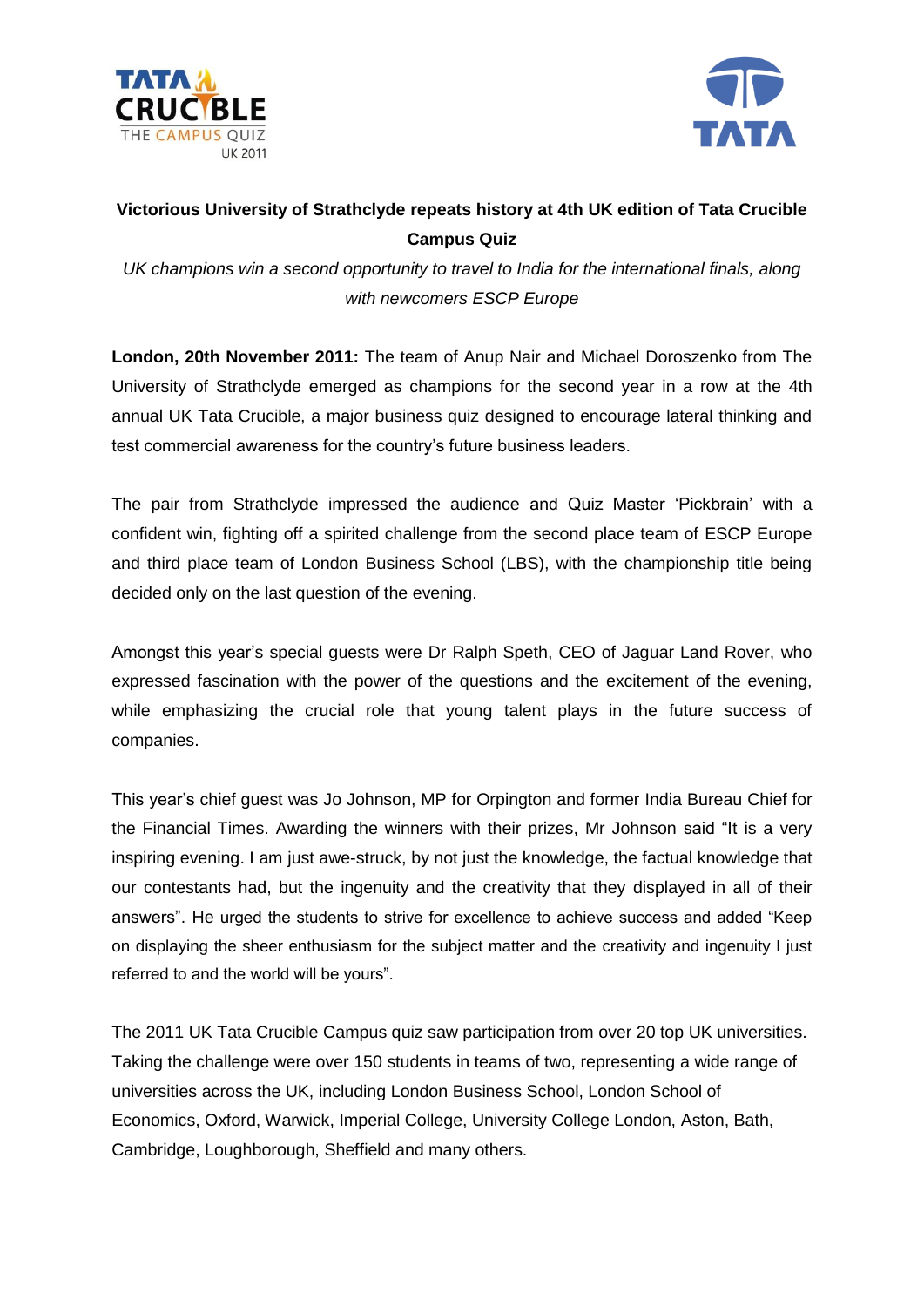The Quiz Master, Mr. Giri Balasubramaniam, a.k.a. Pickbrain, tested the students' business brains to the maximum, with challenging questions covering everything from the American Express logo, Bono's business ventures, the "Paris Hilton problem" to the history of Godiva Chocolates' name.

The event, which was held at the Institute of Engineering and Technology at Savoy Place, London on 20th November, united some of the UK's sharpest young minds in a business quiz designed to test their speed of thought and lateral thinking while battling for £7,500 in prize money and other prizes. Tata, one of the UK's largest industrial employers, hosts the Quiz as part of its youth engagement programme in the UK.

### **Results:**

- 1<sup>st</sup> place: Anup Karath Nair / Michael Doroszenko, University of Strathclyde, Glasgow
- 2nd place: Pietro Lo Casto / Aditya Sriram Sankaran, ESCP Europe
- 3rd place: Shane Clancy / Owen James, London Business School
- The other 5 finalist teams on stage included 2 teams from London School of Economics, and one team each from Oxford, London Business School and Manchester.

The Tata Crucible Campus Quiz is already an established event in University calendars in India and Singapore, and is now in its fourth year in the UK. The top prize awarded was £4,000, with  $2^{nd}$  and  $3^{rd}$  place teams taking home £2,000 and £1,500 respectively, besides a host of other prizes for finalists and the audience. The top two teams from the UK edition will travel to India early next year for an international final with the top two teams each from Singapore and India editions of the Quiz.

## **Anwar Hasan, Head of Tata Ltd, UK said:**

*"I congratulate the teams for putting up an impressive fight and we are delighted to crown the team from The University of Strathclyde as this year's winners yet again. I wish them and the first runner-up ESCP Europe the best of luck for the International Finals next year.* 

*"In today's competitive business environment it is vital for students to take an active interest in the business world and their future career. The Tata Crucible offers a fun, interactive way for students to test their lateral thinking and business knowledge, whilst learning and connecting with one of the most diverse businesses in the world."*

## **For more details about Tata Crucible, please visit [www.tatacrucible.com/uk](http://www.tatacrucible.com/uk)**